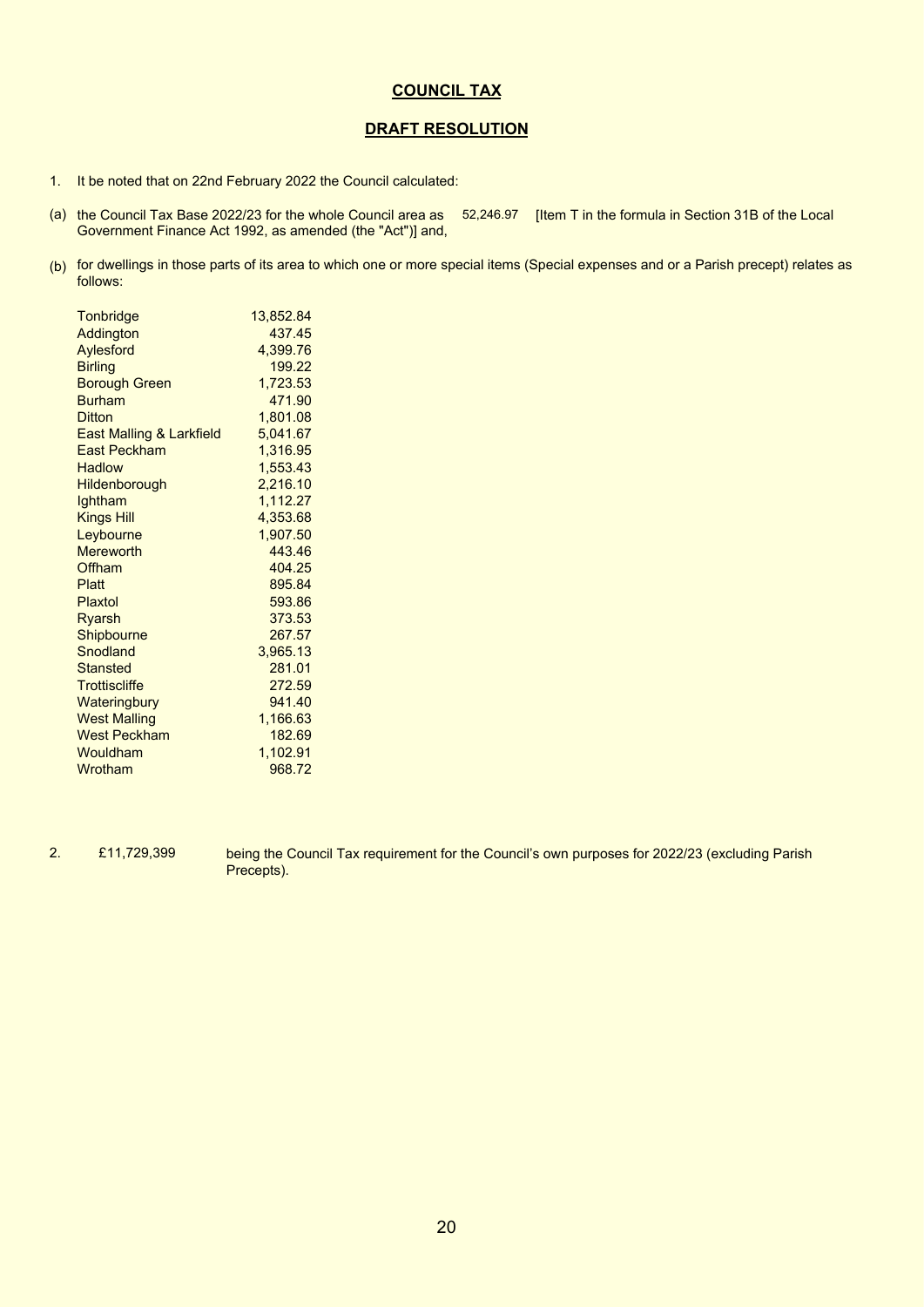- 3. That the following amounts be calculated for the year 2022/23 in accordance with Sections 31 to 36 of the Act:
- (a) £88,780,622 being the aggregate of the amounts which the Council estimates for the items set out in Section 31A(2) of the Act taking into account all precepts issued to it by Parish Councils.
- (b) £73,496,485 being the aggregate of the amounts which the Council estimates for the items set out in Section 31A(3) of the Act.
- (c) £15,284,137 being the amount by which the aggregate at 3(a) above exceeds the aggregate at 3(b) above, calculated by the Council in accordance with Section 31A(4) of the Act as its Council Tax requirement for the year. (Item R in the formula in Section 31B of the Act).
- (d) £292.54 being the amount at 3(c) above (Item R), all divided by Item T (1(a) above), calculated by the Council, in accordance with Section 31B of the Act, as the basic amount of its Council Tax for the year including Parish precepts.
- (e) £4,535,853 being the aggregate amount of all special items (Special expenses and Parish precepts) referred to in Section 34(1) of the Act.
- (f) £205.72 being the amount at 3(d) above less the result given by dividing the amount at 3(e) above by Item T (1(a) above), calculated by the Council, in accordance with Section 34(2) of the Act, as the basic amount of its Council Tax for the year for dwellings in those parts of its area to which no special items relate (this is the Council Tax for General Expenses to which Special expenses and Parish precepts are added as applicable).

| (g) | Part of the              | £      |
|-----|--------------------------|--------|
|     | <b>Council's area</b>    |        |
|     | <b>Tonbridge</b>         | 268.33 |
|     | Addington                | 263.03 |
|     | Aylesford                | 269.74 |
|     | <b>Birling</b>           | 266.95 |
|     | <b>Borough Green</b>     | 344.83 |
|     | <b>Burham</b>            | 264.88 |
|     | <b>Ditton</b>            | 357.76 |
|     | East Malling & Larkfield | 293.94 |
|     | <b>East Peckham</b>      | 317.13 |
|     | <b>Hadlow</b>            | 286.92 |
|     | <b>Hildenborough</b>     | 260.49 |
|     | lghtham                  | 320.22 |
|     | <b>Kings Hill</b>        | 329.01 |
|     | Leybourne                | 327.88 |
|     | Mereworth                | 287.43 |
|     | Offham                   | 263.90 |
|     | Platt                    | 294.43 |
|     | Plaxtol                  | 294.94 |
|     | Ryarsh                   | 274.67 |
|     | Shipbourne               | 251.22 |
|     | Snodland                 | 296.23 |
|     | <b>Stansted</b>          | 268.99 |
|     | <b>Trottiscliffe</b>     | 286.43 |
|     | Wateringbury             | 320.04 |
|     | <b>West Malling</b>      | 322.56 |
|     | <b>West Peckham</b>      | 238.02 |
|     | Wouldham                 | 275.85 |
|     | Wrotham                  | 325.42 |

being the amounts given by adding to the amount at 3(f) above the amounts of the special item or items relating to dwellings in those parts of the Council's area mentioned above divided in each case by the amount at 1(b) above, calculated by the Council, in accordance with Section 34(3) of the Act, as the basic amounts of its council tax for the year for dwellings in those parts of its area to which one or more special items (Special expenses and Parish precepts) relate.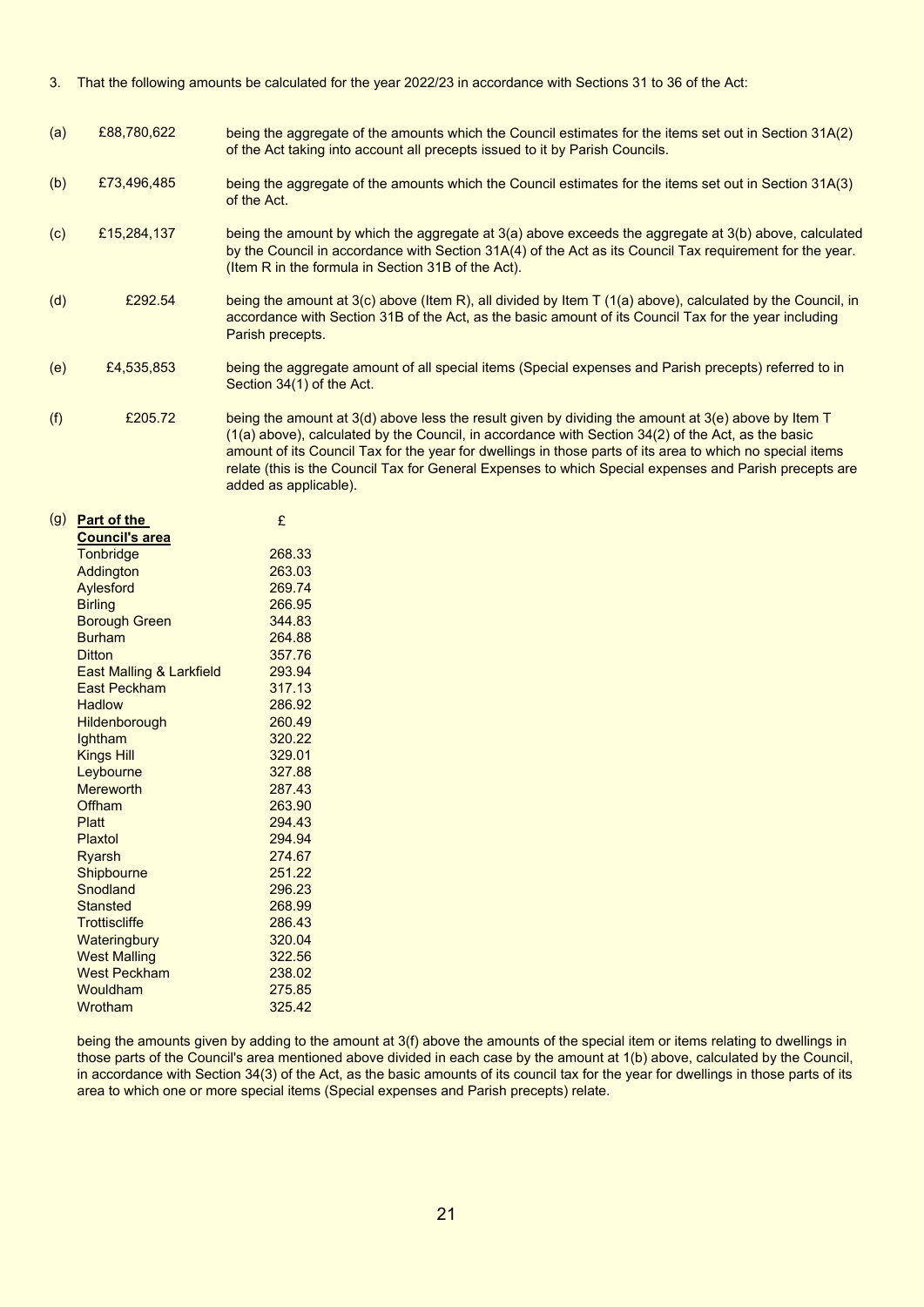## (h) **Valuation Bands**

|                                     | A      | В      | C      | D      | Е      | F      | G      | н      |
|-------------------------------------|--------|--------|--------|--------|--------|--------|--------|--------|
| Part of the                         | £      | £      | £      | £      | £      | £      | £      | £      |
| <b>Council's area</b>               |        |        |        |        |        |        |        |        |
| Tonbridge                           | 178.89 | 208.70 | 238.51 | 268.33 | 327.96 | 387.59 | 447.22 | 536.66 |
| Addington                           | 175.35 | 204.58 | 233.80 | 263.03 | 321.48 | 379.93 | 438.38 | 526.06 |
| Aylesford                           | 179.83 | 209.80 | 239.77 | 269.74 | 329.68 | 389.62 | 449.57 | 539.48 |
| <b>Birling</b>                      | 177.97 | 207.62 | 237.29 | 266.95 | 326.28 | 385.60 | 444.92 | 533.90 |
| <b>Borough Green</b>                | 229.89 | 268.20 | 306.51 | 344.83 | 421.46 | 498.09 | 574.72 | 689.66 |
| <b>Burham</b>                       | 176.59 | 206.01 | 235.45 | 264.88 | 323.75 | 382.60 | 441.47 | 529.76 |
| <b>Ditton</b>                       | 238.51 | 278.25 | 318.01 | 357.76 | 437.27 | 516.77 | 596.27 | 715.52 |
| <b>East Malling &amp; Larkfield</b> | 195.97 | 228.61 | 261.28 | 293.94 | 359.27 | 424.58 | 489.91 | 587.88 |
| <b>East Peckham</b>                 | 211.43 | 246.65 | 281.89 | 317.13 | 387.61 | 458.07 | 528.56 | 634.26 |
| <b>Hadlow</b>                       | 191.28 | 223.16 | 255.04 | 286.92 | 350.68 | 414.44 | 478.20 | 573.84 |
| <b>Hildenborough</b>                | 173.66 | 202.60 | 231.54 | 260.49 | 318.38 | 376.26 | 434.15 | 520.98 |
| lghtham                             | 213.48 | 249.06 | 284.64 | 320.22 | 391.38 | 462.54 | 533.70 | 640.44 |
| <b>Kings Hill</b>                   | 219.34 | 255.89 | 292.45 | 329.01 | 402.13 | 475.24 | 548.35 | 658.02 |
| Leybourne                           | 218.59 | 255.02 | 291.44 | 327.88 | 400.74 | 473.61 | 546.47 | 655.76 |
| <b>Mereworth</b>                    | 191.62 | 223.55 | 255.49 | 287.43 | 351.31 | 415.18 | 479.05 | 574.86 |
| Offham                              | 175.94 | 205.25 | 234.58 | 263.90 | 322.55 | 381.19 | 439.84 | 527.80 |
| <b>Platt</b>                        | 196.29 | 229.00 | 261.72 | 294.43 | 359.86 | 425.29 | 490.72 | 588.86 |
| Plaxtol                             | 196.63 | 229.39 | 262.17 | 294.94 | 360.49 | 426.02 | 491.57 | 589.88 |
| <b>Ryarsh</b>                       | 183.12 | 213.63 | 244.15 | 274.67 | 335.71 | 396.74 | 457.79 | 549.34 |
| Shipbourne                          | 167.48 | 195.39 | 223.30 | 251.22 | 307.05 | 362.87 | 418.70 | 502.44 |
| Snodland                            | 197.49 | 230.40 | 263.31 | 296.23 | 362.06 | 427.88 | 493.72 | 592.46 |
| <b>Stansted</b>                     | 179.33 | 209.21 | 239.10 | 268.99 | 328.77 | 388.54 | 448.32 | 537.98 |
| <b>Trottiscliffe</b>                | 190.96 | 222.77 | 254.60 | 286.43 | 350.09 | 413.73 | 477.39 | 572.86 |
| Wateringbury                        | 213.37 | 248.92 | 284.48 | 320.04 | 391.16 | 462.27 | 533.41 | 640.08 |
| <b>West Malling</b>                 | 215.04 | 250.88 | 286.72 | 322.56 | 394.24 | 465.92 | 537.60 | 645.12 |
| <b>West Peckham</b>                 | 158.68 | 185.12 | 211.57 | 238.02 | 290.92 | 343.81 | 396.70 | 476.04 |
| Wouldham                            | 183.91 | 214.55 | 245.20 | 275.85 | 337.15 | 398.44 | 459.76 | 551.70 |
| Wrotham                             | 216.95 | 253.10 | 289.26 | 325.42 | 397.74 | 470.05 | 542.37 | 650.84 |

being the amounts given by multiplying the amounts at 3(g) above by the number which, in the proportion set out in Section 5(1) of the Act, is applicable to dwellings listed in a particular valuation band divided by the number which in that proportion is applicable to dwellings listed in valuation band D, calculated by the Council, in accordance with Section 36(1) of the Act, as the amounts to be taken into account for the year in respect of categories of dwellings listed in different valuation bands.